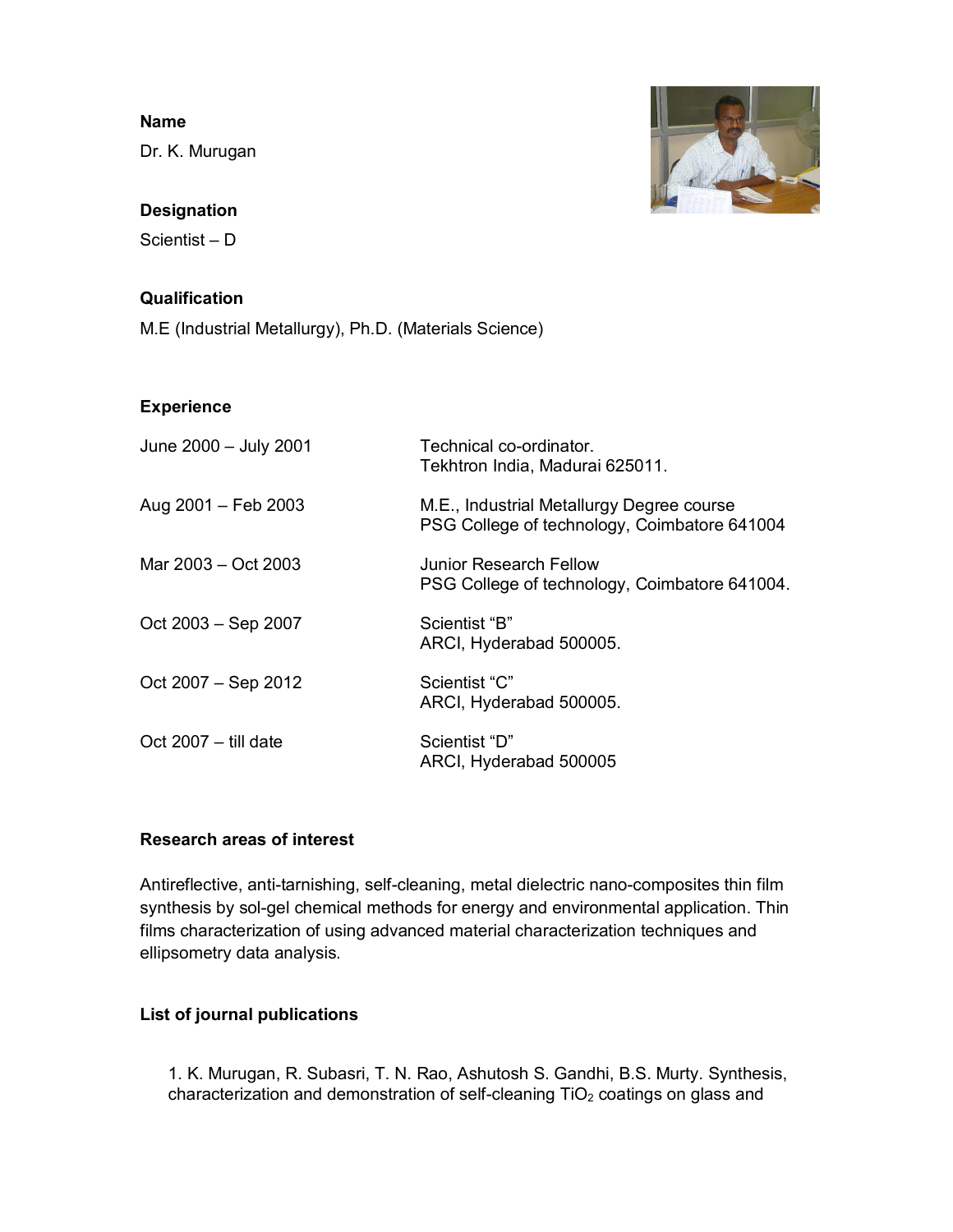glazed ceramic tiles. (Prog. Org. Coat (2013) http://dx.doi.org/10.1016/j.progcoat.2013.02.012)

2. S. Mahendra kumar, K. Murugan, S.B. Chandrasekhar, Neha Hebalkar, M. Krishna, B.S. Satyanarayna, G. Madras, Synthesis and characterization of nano silicon and titanium nitride powders using atmospheric microwave plasma technique, *J. Chem. Sci.* 124 (2012) 557–563.

3. K. Murugan, S.B. Chandrasekhar, J. Joardar, Nanostructured α/β-tungsten by reduction of WO<sub>3</sub> under microwave plasma, *Int. Journal of Refractory Metals and Hard Materials* 29 (2011) 128–133.

4. K. Murugan, T. N. Rao, K. Radha, Hina Gokhale, Microwave Plasma Process Optimization to Produce Nano Titania through Design of Experiments, *Materials and Manufacturing Processes* 26 (2011) 1-10

5. K. Murugan, Tata N. Rao, G.V.N. Rao, A. S. Gandhi, B.S. Murty. Effect of dehydration rate on non-hydrolytic  $TiO<sub>2</sub>$  thin film processing: Structure, Optical and Photocatalytic Performance Studies. *Materials Chemistry and Physics* 129 (2011) 810-815.

6. V. Udhayabanu, K. R. Ravi, K. Murugan, D. Sivaprahasam and B.S. Murty, Development of Ni-Al<sub>2</sub>O<sub>3</sub> in-situ Nanocomposite by Reactive Milling and Spark Plasma Sintering, *Metallurgical and materials transaction* A 42 A (7) (2011) 2085– 2093.

7. K. Murugan, Tata N. Rao, Ashutosh S. Gandhi, B.S. Murty, Effect of aggregation of methylene blue dye on TiO<sub>2</sub> surface in self-cleaning studies. *Catalysis Communications* 11 (2010) 518–521.

8. R. Subasri, M. Tripathi, K. Murugan, J. Revathi, G.V.N. Rao, T.N. Rao, Investigations on the photocatalytic 7. activity of sol–gel derived plain and Fe3+/Nb5+-doped titania coatings on glass substrates. *Materials Chemistry and Physics* 124 (2010) 63–68.

9. Revathi Janardhanan, Murugan Karuppaiah, Neha Hebalkar, Tata Narsinga Rao, Synthesis and surface chemistry of nano silver particles. *Polyhedron* 28 (2009) 2522–2530.

#### **List of patents**

- 1. A process for the preparation of nano silver and nano silver coated ceramic powders F.No: 2786/DEL/2005 (also filed in Indonesis, Srilanka, Bangladesh and South Africa).
- 2. An improved process for the preparation of nano silver-coated ceramic candle filters (1249/DEL/2011) .